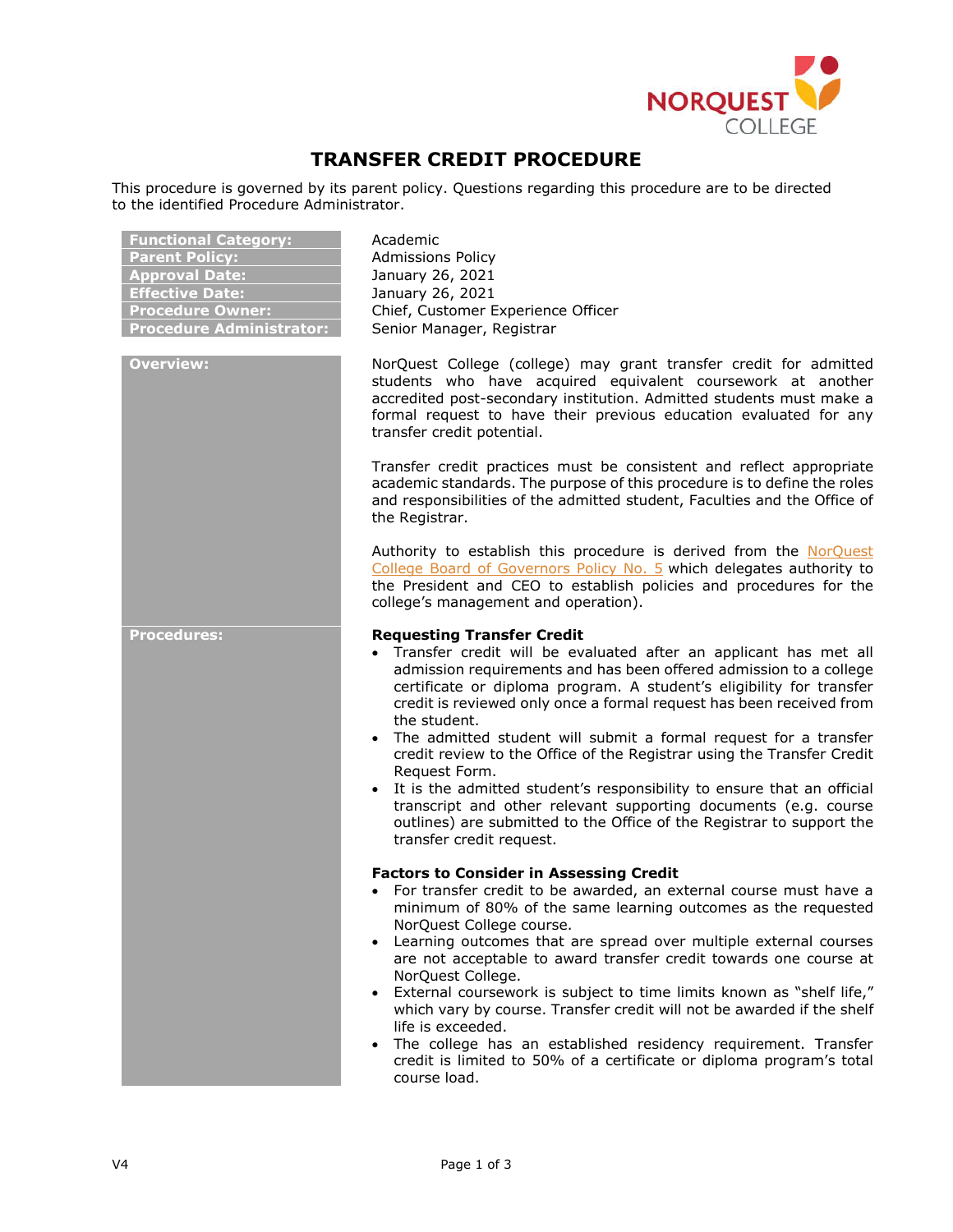- Transfer credit will only be granted to students who obtained a minimum grade of C- (or above 60% on a percentage grade conversion scale) in their external course.
- Transfer credit will not be considered in cases where a student has already attempted a course at NorQuest College, and requests a review of an external course that was taken prior to the date of the attempt at NorQuest.

## **Authority to Evaluate Transfer Credit**

- The Office of the Registrar reviews and processes transfer credit requests, taking into consideration existing transfer agreements with other institutions and historical precedent for approving transfer credit for specific external courses.
- In the event that an external course outline must be reviewed for 80% overlap in learning outcomes, the Office of the Registrar forwards the request to the program chair for evaluation. The program chair may delegate the responsibility for evaluating transferability. The program area review is of the course outline, not the student transcript.,
- The final results of the transfer credit review are under the authority of the Office of the Registrar and will be posted to the official transcript.
- A grade of "ADV" is assigned by the Office of the Registrar when transfer credit has been granted for a course successfully completed at another post-secondary institution. "ADV" grades are not calculated within the grade point average (GPA).

## **Transfer Credit Decision**

 The Office of the Registrar will communicate the transfer credit decision to the admitted student by email to the student's MyMail address.

#### **Transfer Credit Appeals**

- Admitted students have the right to appeal any transfer credit decision.
- An appeal must be submitted in writing to the Office of the Registrar within 30 days of the transfer credit email notification, and must include evidence of why the original decision should be reconsidered.
- If the decision was originally made by a program faculty designate, the appeal will be performed by another faculty designate. Any decisions made by a program chair will be reviewed by either the Associate Dean or Dean.
- Any decisions in regards to the appeal are final. The Office of the Registrar will communicate the decision to the student by email to the student's MyMail account.

**Definitions: Admission**: the decision of the college to accept an applicant based on the process of applying to and providing the necessary documentation for consideration for entry to a program or course of studies.

> **Admission requirements**: a set of criteria stipulating education, training, or experience needed for eligibility to enter an educational program or occupation. May include minimum marks, levels of achievement, exam scores, and/or documentation such as criminal records check and immunization records. Also known as entrance requirements.